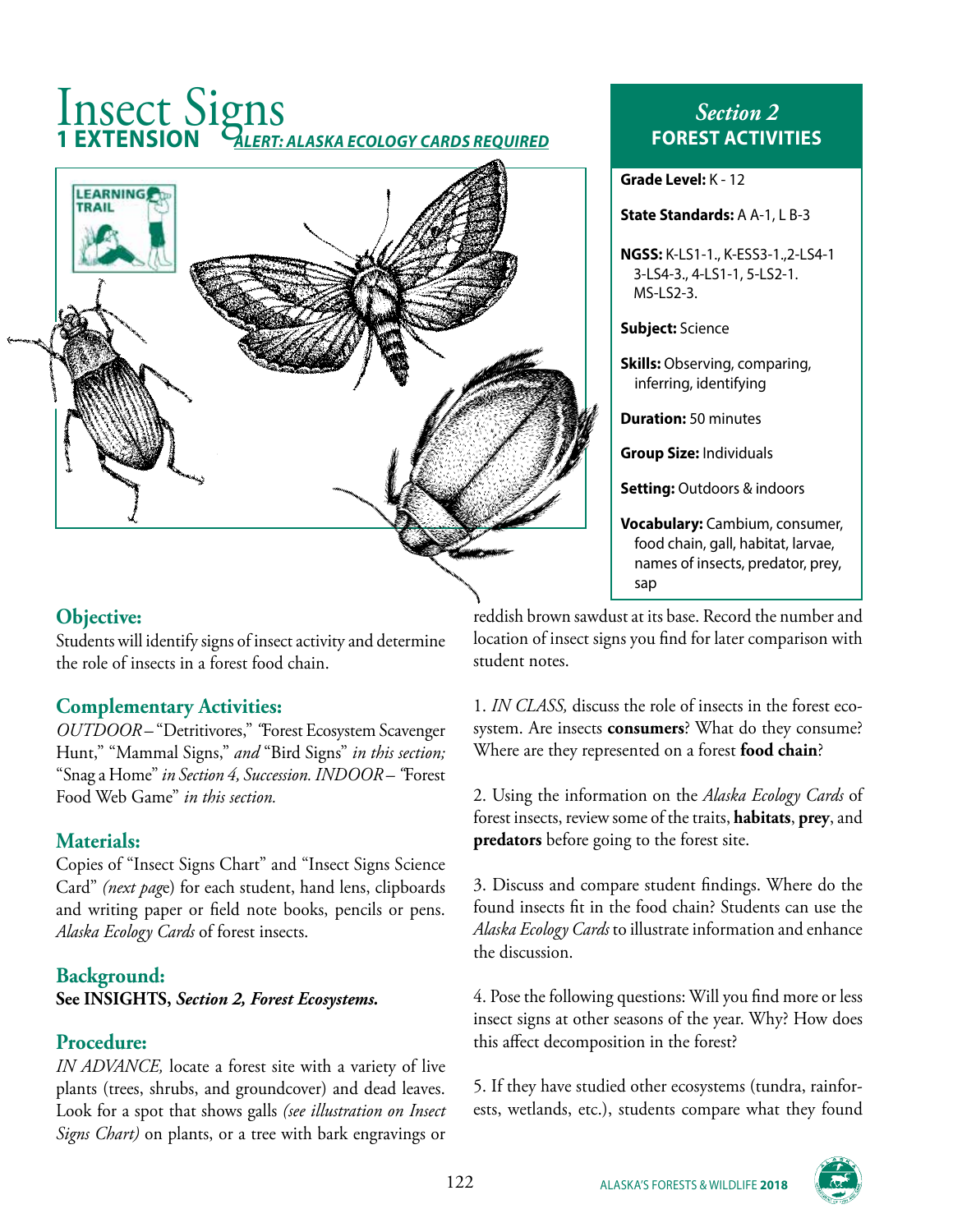in their local forest to the work and abundance of insects elsewhere.

## **EXTENSION:**

**Research forest insects and create a display.** Students use the *Alaska Ecology Cards* or other "Curriculum Connections" resources (*following*) to find out more about their forest insects. They use this information along with sketches of the insect signs they found to make posters or a display of forest wildlife.

#### **Curriculum Connections:**

(See appendix for full citations)

#### **Books:**

*Insects: A Guide to Familiar American Insects* (Cottam)

*Insects and Diseases of Alaskan Forests* (Holsten)

*National Audubon Society Field Guide to North American Insects and Spiders* (Milne)

#### **Website:** https://www.gi.alaska.edu/AlaskaScienceForum/ **Teacher Resources:** (See appendix)

**SCIENCE CARD**

# Insect Signs

Insects are some of the most important **consumers** in forest ecosystems. The "Insect Signs Chart" shows some of the evidence insects leave behind. How many of these signs can you find in this area?

1. Write the heading "Insect Signs" on a page in your field notebook. Record the number of different types of insect signs you find in this area.

2. List each type of insect for which you find evidence. Draw a sketch to remind you what its sign looked like. Your sketch or its label should include the leaf or type of wood where you found the sign – the insect's **habitat**.

3. Where do the insects whose evidence you found fit in the food chain? Would another kind of forest have different insects? Record your answers in your notebook.

4. If you find the insects themselves, draw a picture of them in your notebook to help you identify them later.



ALASKA'S FORESTS & WILDLIFE **<sup>2018</sup>** 123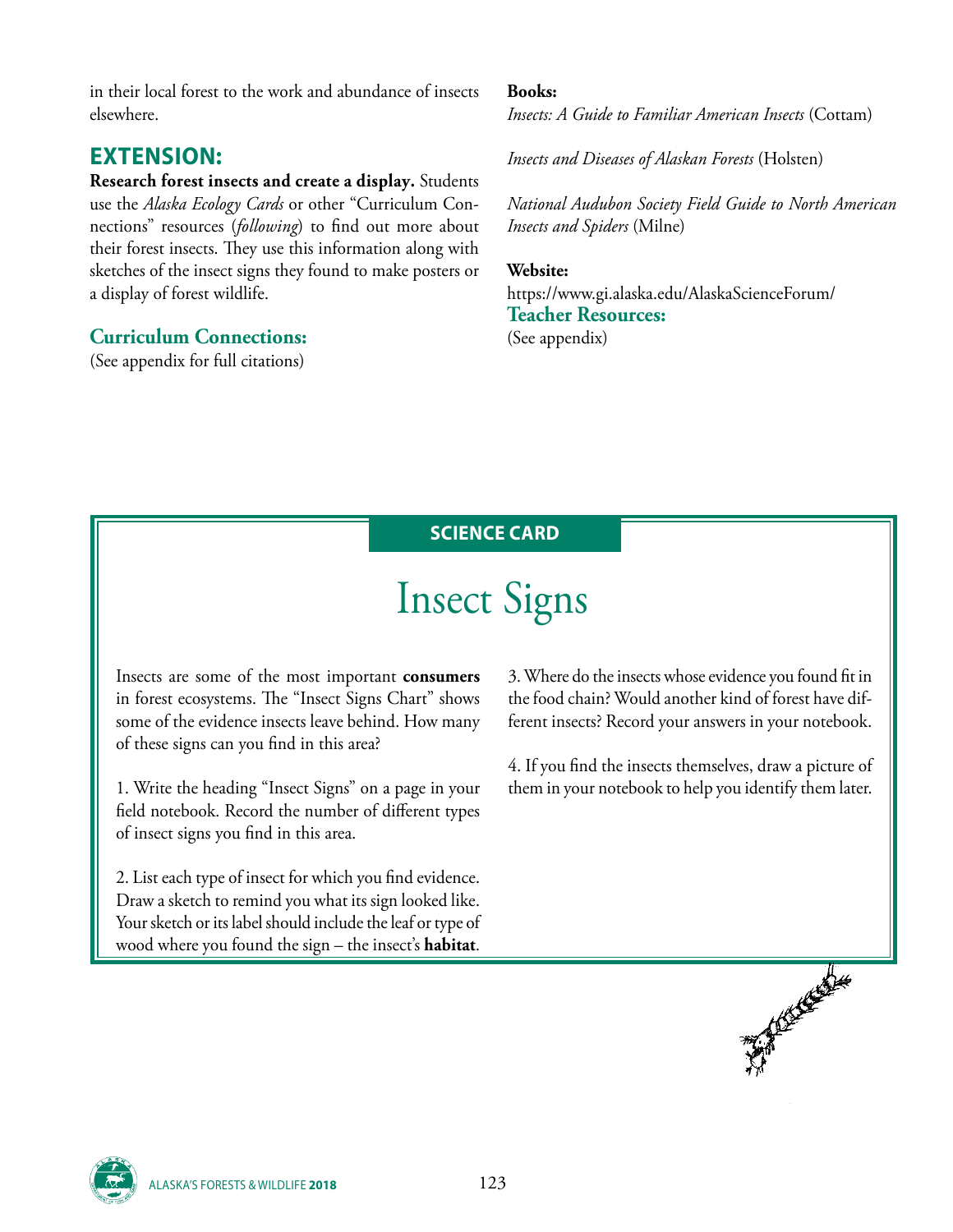# Insect Signs Chart **FEEDING METHOD** SIGNS EXAMPLES OF INSECTS THAT **SIGNS LEAVE THESE SIGNS Leaf-chewing Insects Larvae of moths, butterflies, sawflies, and beetles Leaf-mining Insects Tiny larvae of moths, beetles, flies, and wasps Leaf-rollers and Tent Caterpillars Larvae of moths Cambiumeating Insects Larvae of bark beetles, a few moths, and some flies Gall-making Insects Wasps, flies, sawflies, gall-making aphids, and spruce aphid Sap-sucking Insects Adult Insects**

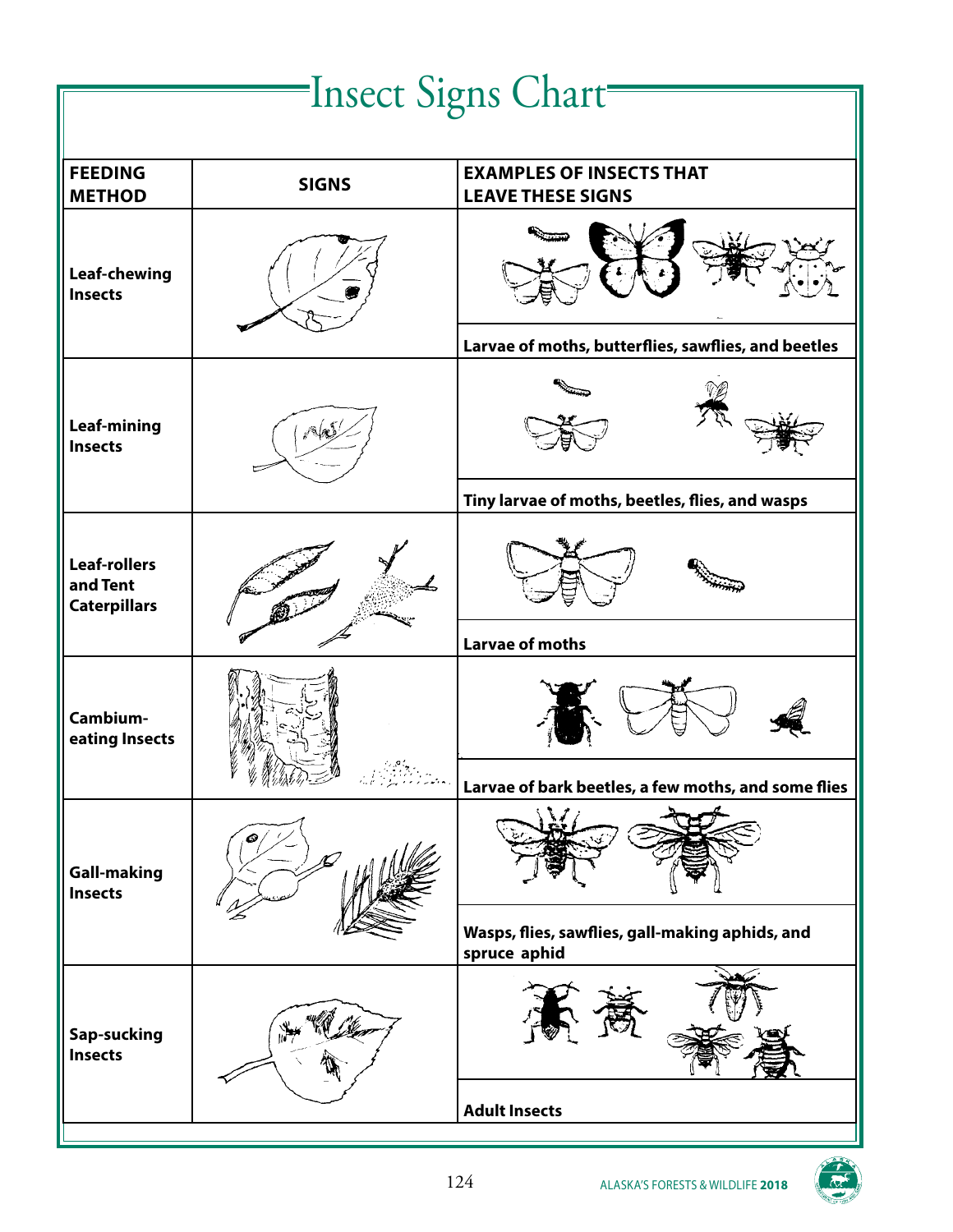# Mammal Signs<br>1 EXTENSION ALERT: ALASKA E **1 EXTENSION** *ALERT: ALASKA ECOLOGY CARDS OPTIONAL*



## *Section 2* **FOREST ACTIVITIES**

**Grade Level:** 5-12

| <b>NGSS Standards: 5-ESS3-1.</b><br>MS-LS2-1.,MS-LS2-2.                                                    |
|------------------------------------------------------------------------------------------------------------|
| <b>Subjects:</b> Science, language arts                                                                    |
| <b>Skills:</b> Observing, identifying,<br>inferring, comparing,<br>descriptive writing                     |
| <b>Duration: 50 minutes</b>                                                                                |
| <b>Group Size: Individuals</b>                                                                             |
| <b>Setting: Outdoors</b>                                                                                   |
| <b>Vocabulary: Animal names,</b><br>carnivore, consumer, food chain,<br>habitat, herbivore, predator, prey |
|                                                                                                            |

#### **Objective:**

Students will use a variety of signs to identify the presence of specific mammals and determine their diet.

#### **Complementary Activities:**

*OUTDOOR – "*Forest Ecosystem Scavenger Hunt," "Insect Signs," *and* "Bird Signs" *in this section.* "Track Casting" *in Section 3, Forest Learning Trail*. "Snag a Home" *in Section 4, Succession.* INDOOR – "Forest Food Web Game" *in this section.*

#### **Materials:**

Copies of "Mammal Signs Chart" *(following*) and "Mammal Signs Science Card" for each student, clipboards and writing paper or field note books, pencils or pens.

OPTIONAL: *Animal Tracks of Alaska* and *Alaska Ecology Cards.*

#### **Background:**

*See* **INSIGHTS,** *Section 2, Forest Ecosystems.*

#### **Procedure:**

*IN ADVANCE,* locate several forest sites where you find evidence of two or more mammals. Good choices may be near open water, sites with snow, and areas with a variety of shelter. Record the number of signs you find on the instruction card below as an incentive for students. Make a separate record of the mammal signs at these sites for later comparison with student notes.

If desired, you can have students make a plaster track prints of what they find. See *"Track Casting*" in Section 3, *Forest Learning Trail.*

1. *IN CLASS,* brainstorm what kind of mammals live in a forest. Discuss what these animals obtain from a forest *(food, shelter, water, space — habitat)* and why forest habitat is important for their survival. Review **predator** and **prey** relationships.

2. Tell the students they will go in search of forest mammals. Students may not see specific animals, but they could find animal signs such as droppings, browse marks, or tracks.



ALASKA'S FORESTS & WILDLIFE **2018** 125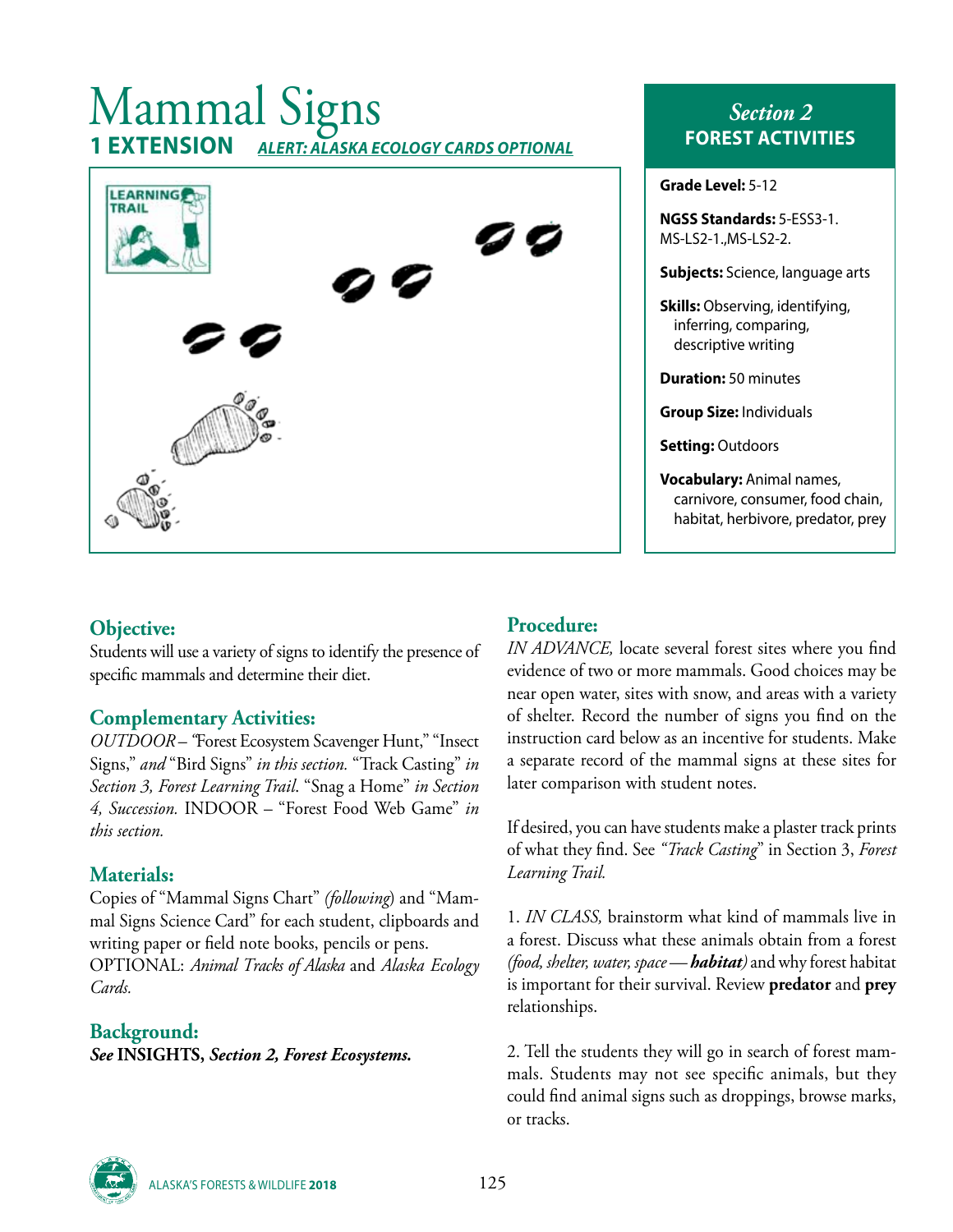3. Give each student the "Mammal Signs Science Card" and the "Mammal Signs Chart."

#### **Classroom Follow-Up:**

1. Students discuss and compare their findings. Based on what they found, where do their animals fit in a forest **food chain** and forest **food web**?

2. Ask if they think they might find more or less mammal sign at other seasons of the year. Why?

3. Where might they go to find signs of mammals on the chart that were not found during class? What does that habitat offer that the class forest does not offer?

## **EXTENSION:**

**Research forest mammals and create a display.** Students use the *Alaska Ecology Cards* or other "Curriculum Connections" resources (below) to find out more about their forest mammals. They use this information along with sketches of tracks and signs to make posters or a display of forest wildlife.

#### **Curriculum Connections:**

(See appendix for full citations)

#### **Books:**

*Alaska Mammals* (Smith) *Alaska Wildlife Notebook Series* (ADF&G) *Animal Tracks of Alaska* (Sheldon) *Animal Tracks of Alaska* (Stall) *Mammals of Alaska* (Alaska Geopgraphic)

## **Teacher Resources:**

(See appendix)

## **SCIENCE CARD**

# Mammal Signs

1. Write "Forest Mammals" at the top of a page in your field notebook. Record the number of mammals whose evidence you find in this area.

2. List mammals whose evidence you find along the left side of your page.

3. Write what you think they eat based on the signs you find on the right side of the page. Decide whether they are **herbivores** or **carnivores.**

4. Write a short description of the signs next to each animal's name. Try to compare each sign to something familiar. Make a rhyme, or a humorous statement in order to help you remember which sign is evidence of which animal. *(For example: Deer droppings look like big chocolate chips. Hare-browsed willows are sharp. Ow!)*

5. If you find signs of other mammals while walking to or from this site, make notes of your findings on the page. The "Mammal Signs Chart" shows evidence of mammals that you might find in this forest. There are signs of at least \_\_\_\_\_ kinds of mammals in this area. Can you find these signs and identify them?



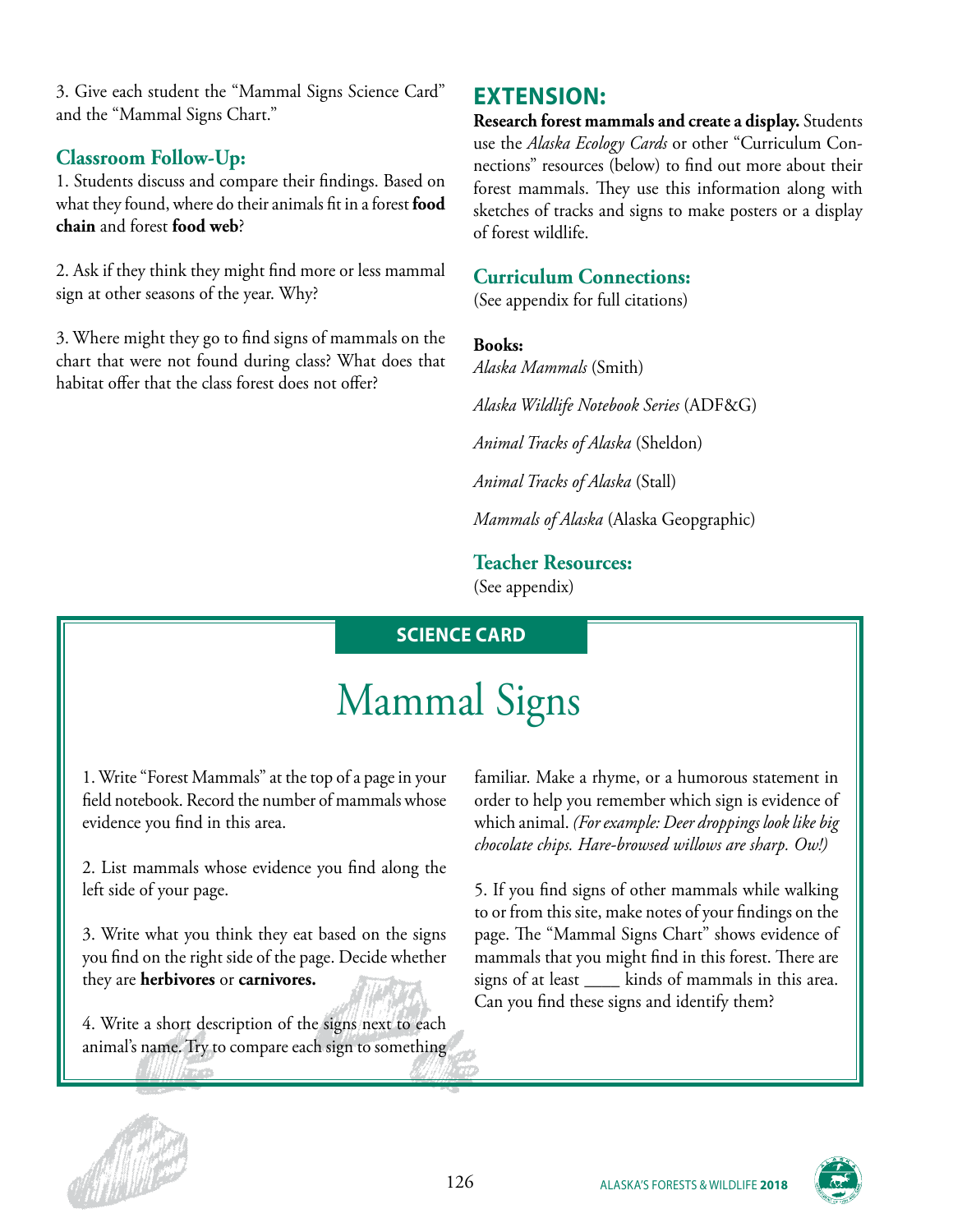# Mammal Signs Chart =

 $\equiv$ 

| <b>ANIMAL</b>                  | <b>TRACKS</b> | <b>DROPPINGS</b> | <b>OTHER SIGNS</b>                                                                                                    |
|--------------------------------|---------------|------------------|-----------------------------------------------------------------------------------------------------------------------|
| <b>Shrew</b>                   |               |                  |                                                                                                                       |
| Vole,<br>Mouse, or<br>Lemming  |               |                  | Tunnels under the snow or, after<br>the snow melts, small piles of<br>grasses lying in patterns like<br>tunnels.      |
| <b>Squirrel</b>                |               |                  | Middens or large piles of cones,<br>cone scales, and cone cobs. Also,<br>mushrooms hanging in trees.                  |
| <b>Snowshoe</b><br><b>Hare</b> |               |                  | Willows, birch, rose, aspen, or<br>other plants with stems neatly<br>clipped.                                         |
| <b>Porcupine</b>               |               |                  | Large strips or patches of bark<br>missing from a tree trunk.                                                         |
| <b>Beaver</b>                  |               |                  | Tree stumps or branches with<br>gnawing marks; lodges or dams<br>of sticks and branches.                              |
| <b>River Otter</b>             |               |                  | <b>Strong odor; trampled grasses</b><br>and plants, dens under tree<br>roots, and sledding trails on<br>small slopes. |

 $\frac{1}{\sqrt{2}}$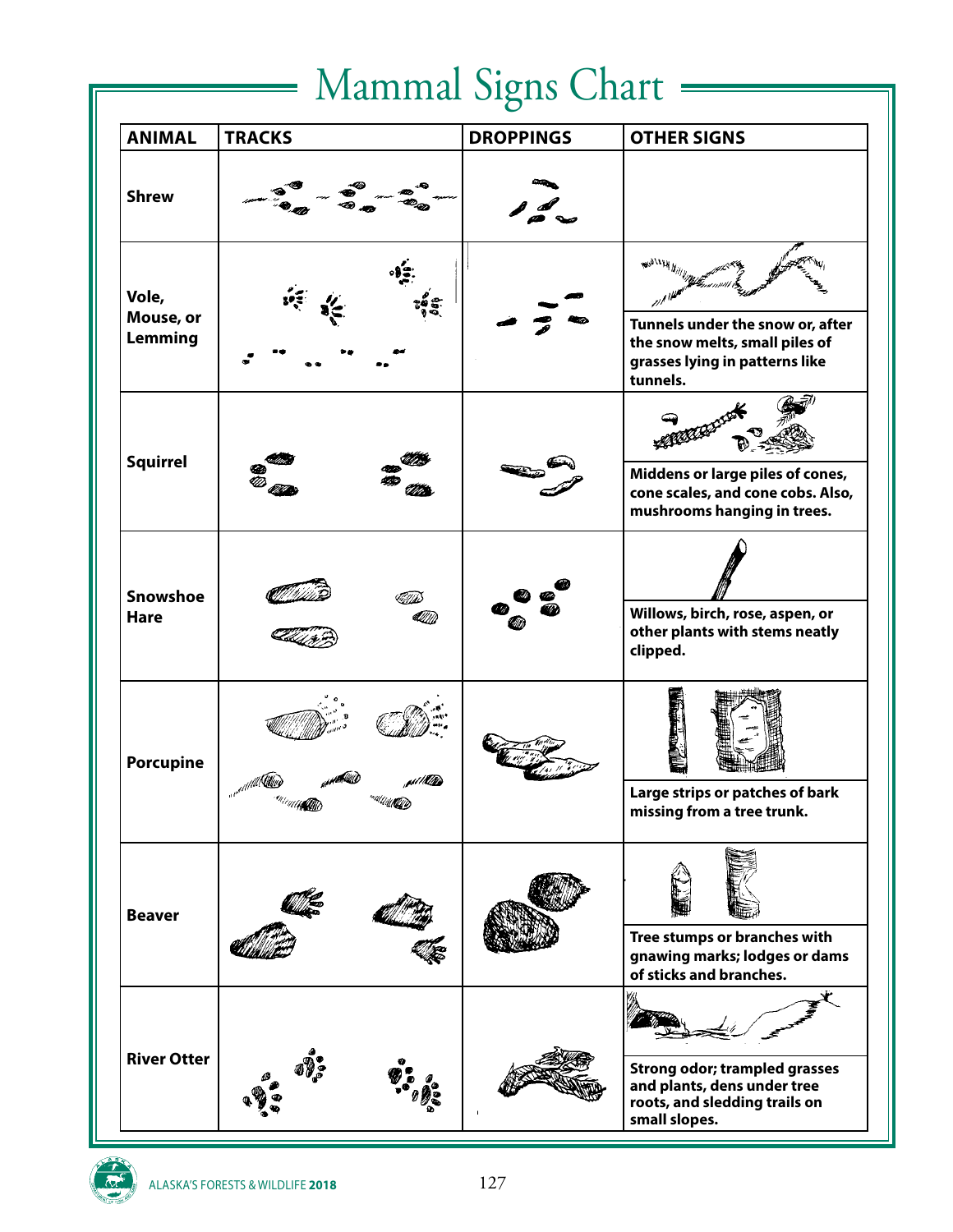# -Mammal Signs Chart-

| <b>ANIMAL</b>    | <b>TRACKS</b>                                                                                     | <b>DROPPINGS</b> | <b>OTHER SIGNS</b>                                                                                          |
|------------------|---------------------------------------------------------------------------------------------------|------------------|-------------------------------------------------------------------------------------------------------------|
| <b>Marten</b>    | Ø<br>Ø<br>Œ₽<br>ℼ<br><b>Allin</b>                                                                 |                  |                                                                                                             |
| Fox or<br>Coyote | O Q<br>$\bullet$ $\bullet$                                                                        |                  | <b>Dens</b>                                                                                                 |
| Wolf             | $\mathbb{Z}$ <sup><math>\degree</math></sup><br>w.<br>ած<br><b>00</b><br>$\pmb{\nabla_{\text{c}}$ |                  | <b>Dens</b>                                                                                                 |
| Lynx             | ⅏<br>Ø<br>0<br>Ø<br><b>KID</b><br>Ø                                                               | YYULIYALIG       | <b>Scraping around droppings</b>                                                                            |
| <b>Bear</b>      | Ф<br>Ø<br>o,<br>lb<br>ILA                                                                         |                  | <b>Grasses and sedges that have</b><br>been grazed or clipped off. Skunk<br>cabbage that is torn or dug up. |
| <b>Deer</b>      | <b>Williams</b><br><b>illinum</b><br>WITH WE WANT<br>QIIIItniinillill                             |                  | Huckleberry or other shrubs with<br>stems that appear to have been<br>chewed off.                           |
| <b>Moose</b>     | Ē                                                                                                 |                  | Birch, aspen, willow, or other<br>plants with stems roughly<br>browsed (not neatly clipped).                |

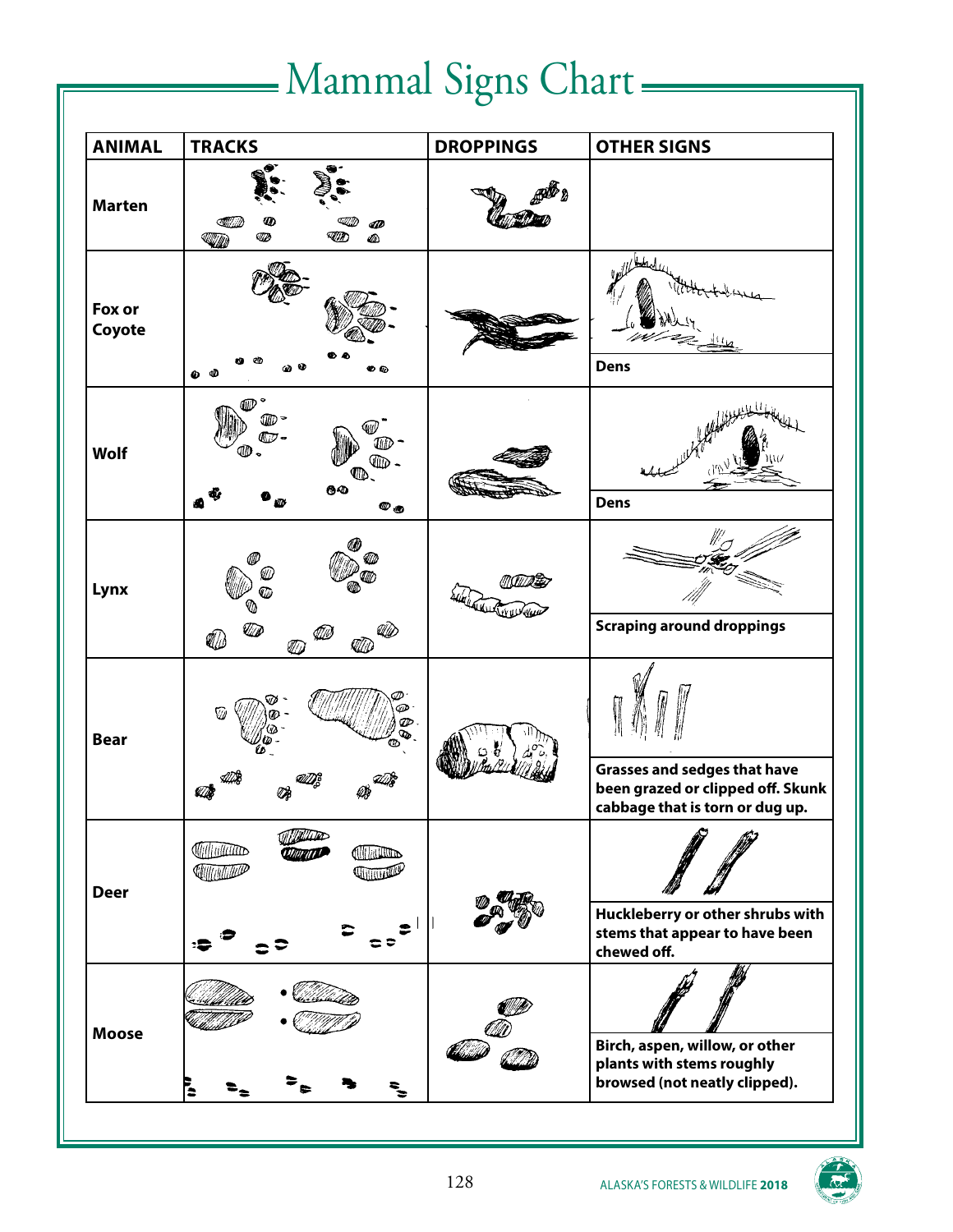# Bird Signs **2 EXTENSIONS** *ALERT: ALASKA ECOLOGY CARDS OPTIONAL*



## *Section 2* **FOREST ACTIVITIES**

| Grade Level: 5 - 12                                             |  |  |
|-----------------------------------------------------------------|--|--|
| <b>NGSS:</b> 5-ESS3-1., MS-LS2-1.<br>MS-LS2-2.                  |  |  |
| <b>Subject:</b> Science                                         |  |  |
| <b>Skills:</b> Observing, identifying,<br>inferring             |  |  |
| <b>Duration: 50 minutes</b>                                     |  |  |
| <b>Group Size: Individuals</b>                                  |  |  |
| <b>Setting:</b> Outdoors                                        |  |  |
| <b>Vocabulary:</b> Bird names, food<br>chain, food web, habitat |  |  |

#### **Objective:**

Students will recognize bird signs and identify the species and behavior of any birds in the area.

#### **Complementary Activities:**

*OUTDOOR – "*Forest Ecosystem Scavenger Hunt," "Mammal Signs," *and* "Insect Signs" *in this section;* "Snag a Home" *in Section 4, Succession. INDOOR – "*Forest Food Web Game" *in this section.*

#### **Background:**

**See INSIGHTS,** *Section 2, Forest Ecosystems.*

#### **Materials:**

"Bird Signs Chart" and "Bird Signs Science Card" for each student, clipboards and writing paper or field note books, pencils or pens.

OPTIONAL: Field guides to animal tracks and birds, binoculars, and *Alaska Ecology Cards.*

### **Procedure:**

*IN ADVANCE,* locate several forest sites where you can find evidence of several birds. Good choices may be near open water, sites with snow, and areas with a variety of



ALASKA'S FORESTS & WILDLIFE **<sup>2018</sup>** 129

shelter. *It is okay to salt the area you choose with a feather or raptor casting.* Record the number and kinds of bird signs you find for later comparison with student observations and notes. Fill in the number of signs on the "Bird Signs Science Card."

1. *IN CLASS,* brainstorm what kind of birds live in a forest. Discuss what these wildlife obtain from a forest *(food, shelter, water, space — habitat)* and why forest habitat is important for their survival. Review the concept of **food chains**. Where are birds on the forest food chain?

2. Tell the students they will go in search of forest birds. Students may not see specific birds, but they could hear birds or find bird signs such as feathers, nests, whitewash (droppings), or tracks.

3. Give each student the "Bird Signs Science Card" and the "Bird Signs Chart."

#### **Classroom Follow-Up:**

1. Students discuss and compare their findings. Based on what they found, what do their birds need in the forest ecosystem? Where do they fit in the forest **food web**?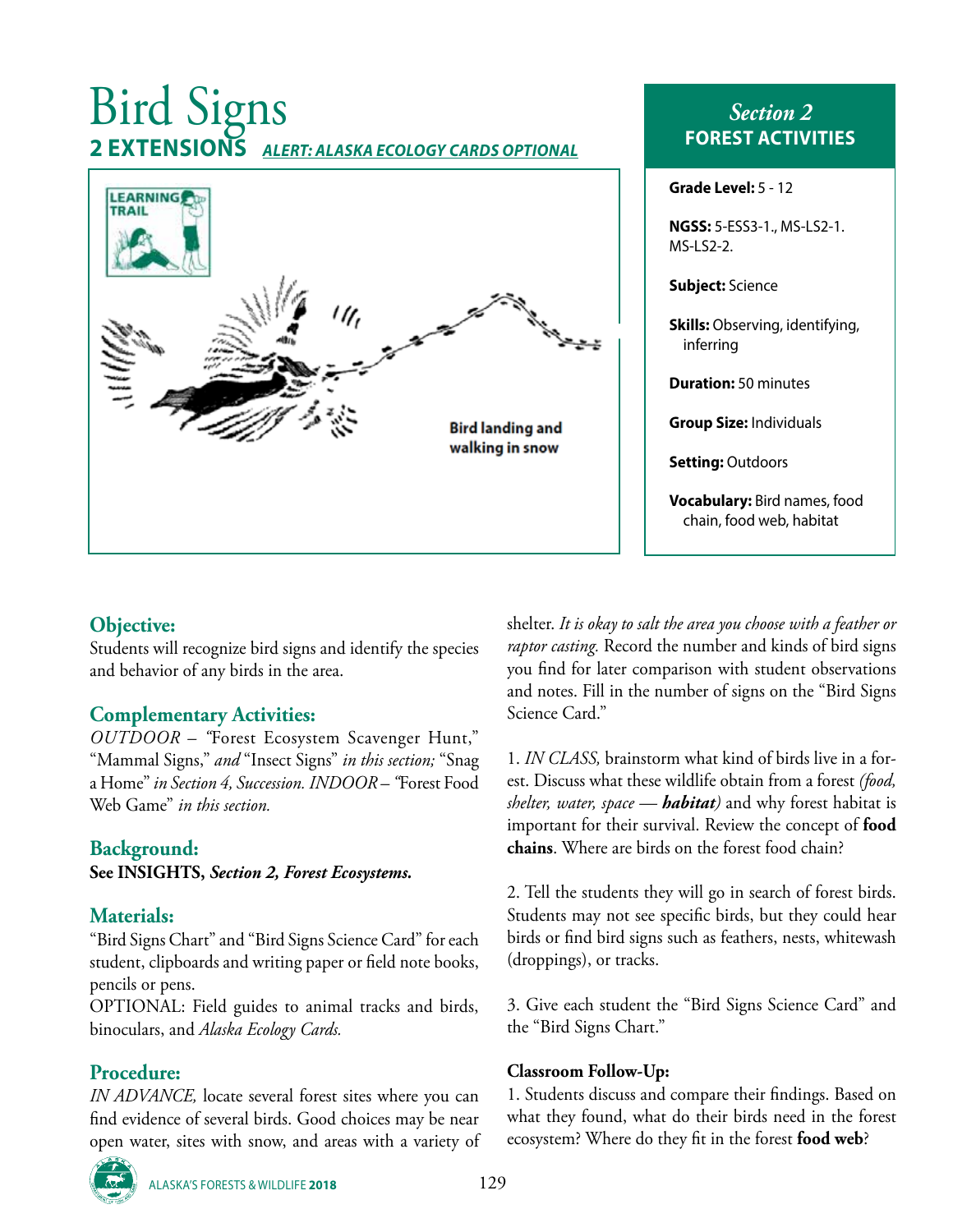2. Ask if they think they might find more or less bird sign at other seasons of the year. Why?

3. Where might they go to find the birds or their signs illustrated on the Chart that were not found during class? What does that habitat offer that the class forest does not offer?

## **EXTENSIONS:**

A. **Research forest birds and create a display.** Students use the *Alaska Ecology Cards* or other "Curriculum Connections" resources (*following*) to find out more about their forest birds. They use this information along with sketches of tracks or signs to make posters or a display of forest wildlife.

B. **Set up a winter bird feeding station visible from the classroom.** If a wooded area is near your classroom window, depending on grade level, students set up a winter bird feeding station after researching the best devices, food, and location through their local Alaska Fish and Game office, Audubon Chapter, or "Curriculum Connections" *(below).*

Students keep a class chart of the kinds of birds that come to their feeding station, how often they are seen, and note their behaviors. Before the school year ends, students calculate the results and discuss the seasonal changes in bird visits.

#### **Curriculum Connections:**

(See appendix for full citations)

#### **Books:**

*Alaska Wildlife Notebook Series* (ADF&G)

*Guide to the Birds of Alaska* (Armstrong)

*The National Audubon Society North American Birdfeeder Handbook* (Burton)

## **Teacher Resources:**

(See appendix)

# **SCIENCE CARD**

# Bird Signs

You have heard of mammal tracks. Did you know birds leave signs too? Open your eyes and look carefully, you will be able to find \_\_\_\_\_ bird signs that are in this area.

1. Write "Forest Birds" at the top of a page in your notebook.

2. Record the number of birds whose evidence you find at this site. Then list them by name along the left side of the page.

3. Listen and look carefully, for these birds may still be nearby. Have one person in your group repeatedly make a shhh, shhh, shhh sound. Sometimes birds will move or call when they hear this sound.

4. If you see birds, watch them. Can you identify them using the guide book? Watch and record their behavior.

What trees do they like most? Are they eating? Gathering sticks? Record what you see in sketches or words.

5. If you found signs of grouse or woodpeckers, look for these groups in a field guide to birds. Based on the season and the habitat you are in, can you figure out which kind of grouse or woodpeckers might be in this area? List the species you think are most likely to have made the signs.

6. If you find signs of other birds enroute to the site, make notes of your findings in your notebook.